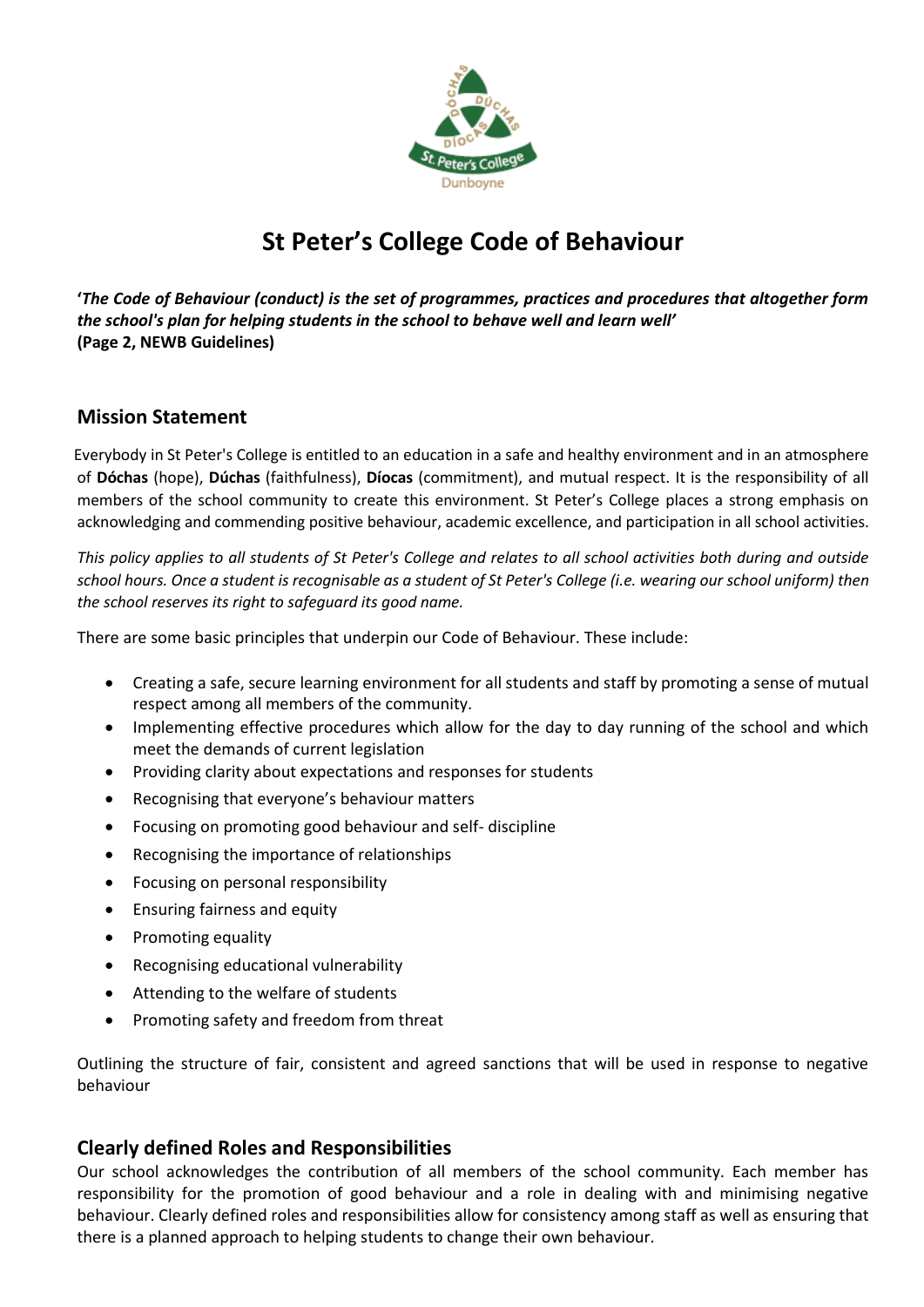#### **Students:**

The school expects that students will at all times adhere to and uphold the code of behaviour.

#### **Parents/Guardians:**

The school acknowledges the role of parents/guardians in the development and operation of the code of conduct and expects them to support the code and encourage their sons/daughters to uphold it. Parents wishing to speak to a member of staff are requested to make an appointment via the Diary or by telephone. The school will not be able to facilitate appointments without prior arrangement.

#### **Teachers:**

The school acknowledges the role of teachers in the development and operation of the code of conduct. The school recognises that a teacher's main focus is in the area of teaching and learning, but that they also have a pivotal role to play in behaviour management. That pivotal role forms a core element of this code. Teachers in St Peter's College have special responsibilities for operating as Tutors, Year Heads, Counsellors, Guidance Counsellors and Learning Support teachers. The teaching staff may refer issues on to the psychological services and other agencies when required.

## **Deputy Principal and Principal:**

Management are involved in establishing structures and procedures for the implementation and monitoring of the policy. They ensure the policy is reviewed regularly and after and appropriate length of time.

#### **Ancillary staff:**

The school acknowledges the contribution of ancillary staff in the day to day running of the school. They too have a part to play in the successful delivery of our code of conduct. In particular, they have responsibility to report incidents of misbehaviour and examples of positive behaviour they witness.

#### **Board of Management:**

The Board of Management is the decision making body of the school. The school acknowledges the role of the Board of Management in the development and operation of the code of conduct. All policies are developed with the authority of the Board and must be approved by it before becoming official school policy.

## **Responsibilities of each student**

## **1 To have Respect for yourself and others**

All members of the school community are expected to show mutual respect, courtesy, good manners and cooperation.

Bullying and bad language are not tolerated. (See Anti-Bullying Policy)

## **2 To have Respect for our school environment**

- Students must not damage, deface or interfere with school property/safety equipment.
- Students must not break, steal or hide another person's property.
- Graffiti is not tolerated.

The School and its environs should be kept litter–free. The College is part of the Green Schools programme and everyone is expected to tidy up after themselves.

All chairs must be put up on tables at the end of the day and rooms left in good order.

- Students are responsible for locking their lockers and reporting any damage immediately to their Tutor.
- Students are expected to report all damage to school property to a staff member immediately
- Chewing gum is forbidden.
- The possession of any weapon or item deemed as a weapon is forbidden.
- For safety reasons many substances are banned from the school (See Substance Abuse Policy).

## **3 To attend, be punctual and adhere to the school timetable (see Attendance Policy)**

• Students are expected to attend school and be punctual every day.

• The College officially opens each morning to receive students at 8.25am, with formal supervision by staff in operation from this time. Prior to 8.25am, there is no formal supervision of students.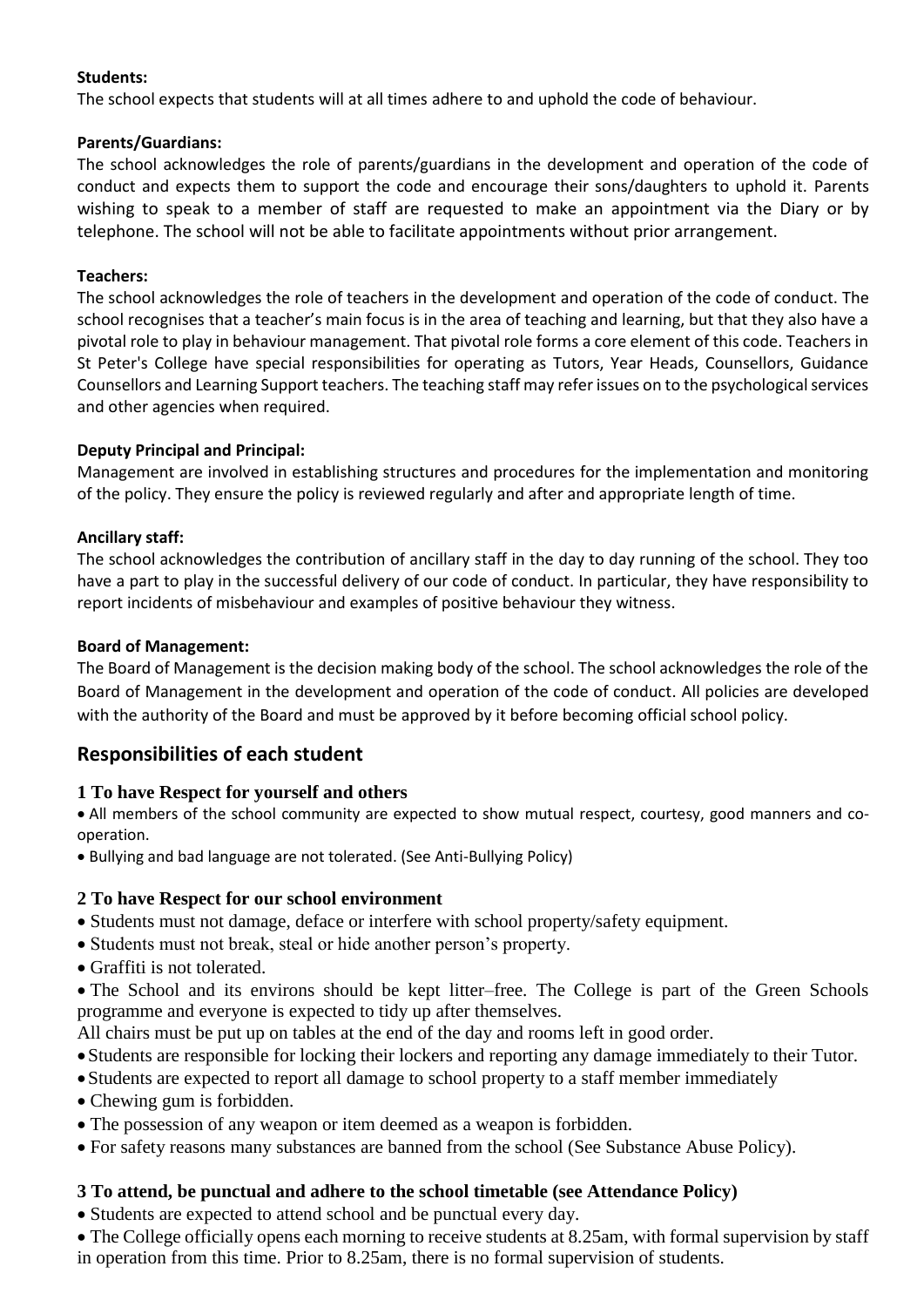• Students must be on time in the mornings for assembly for a prompt 8.45am start. If for any reason a student cannot attend school that day, a parent should contact the school office the first morning of every absence (See Attendance policy).

On returning from absence, all students are now required by law to have a note from a

Parent explaining their absence. This note should be in the Diary and must be shown to your Tutor

It is the student's responsibility to catch up on work missed through absence or extracurricular involvement.

If the school is concerned about a student's attendance, or if absences exceed 20 days in one academic calendar year, the Ceannaire, Principal or Deputy Principal will contact the EducationWelfare Officer and /or Parents/Guardians.

- After three days unexplained absence Parent/Guardian will be contacted by the school.
- Students should not take holidays during school terms.
- Students must be on time for all classes during the day.
- A parent or a doctor's note needed if a student cannot participate in PE.
- No student may leave the school without permission from their Tutor, Ceannaire or Deputy Principal.
- Students leaving school early must sign out in the student office. Students must have a note in their diary from a parent to sign out.
- Only senior students are permitted to leave the school grounds at lunchtime, students are not permitted to leave school at little break.

#### **4 To strive for Excellence in the Classroom:**

• Students must be prepared for class and must bring all books, copies, PE gear and equipment that are needed for school on a particular day.

- Homework must be written in the homework journal and completed on time
- Any classroom behaviour which interferes with the teaching and learning of others is not tolerated.

Students are expected to participate actively in class and to appreciate that learning happens in many guises: Teacher led instruction, peer teaching, group work and other activities.

Students are encouraged to take control of their own learning and monitor their performance in their subject areas in the relevant section in the Diary.

#### **5 To comply with all School Policies and School Regulations:**

Students (and Parents/Guardians) are requested to read and be familiar with the following Policies/Guidelines on a yearly basis:

- *1.* Anti-Bullying policy
- *2.* Substance Abuse policy
- *3.* ICT policy
- *4.* Attendance and Participation policy
- *5.* Admissions policy
- *6.* Child Protection Policy
- *7.* Homework policy
- *8.* Health and Safety Statement
- *9.* SPHE and RSE Policy
- *10.* Healthy Eating policy
- *11.* Data Protection

*Please note that the list of responsibilities above should not be regarded as exhaustive and the fact that a particular matter is not specified in this code will not exonerate a Pupil from blame should there be an infringement of another person's rights*

# **Promoting good behaviour In St Peter's College**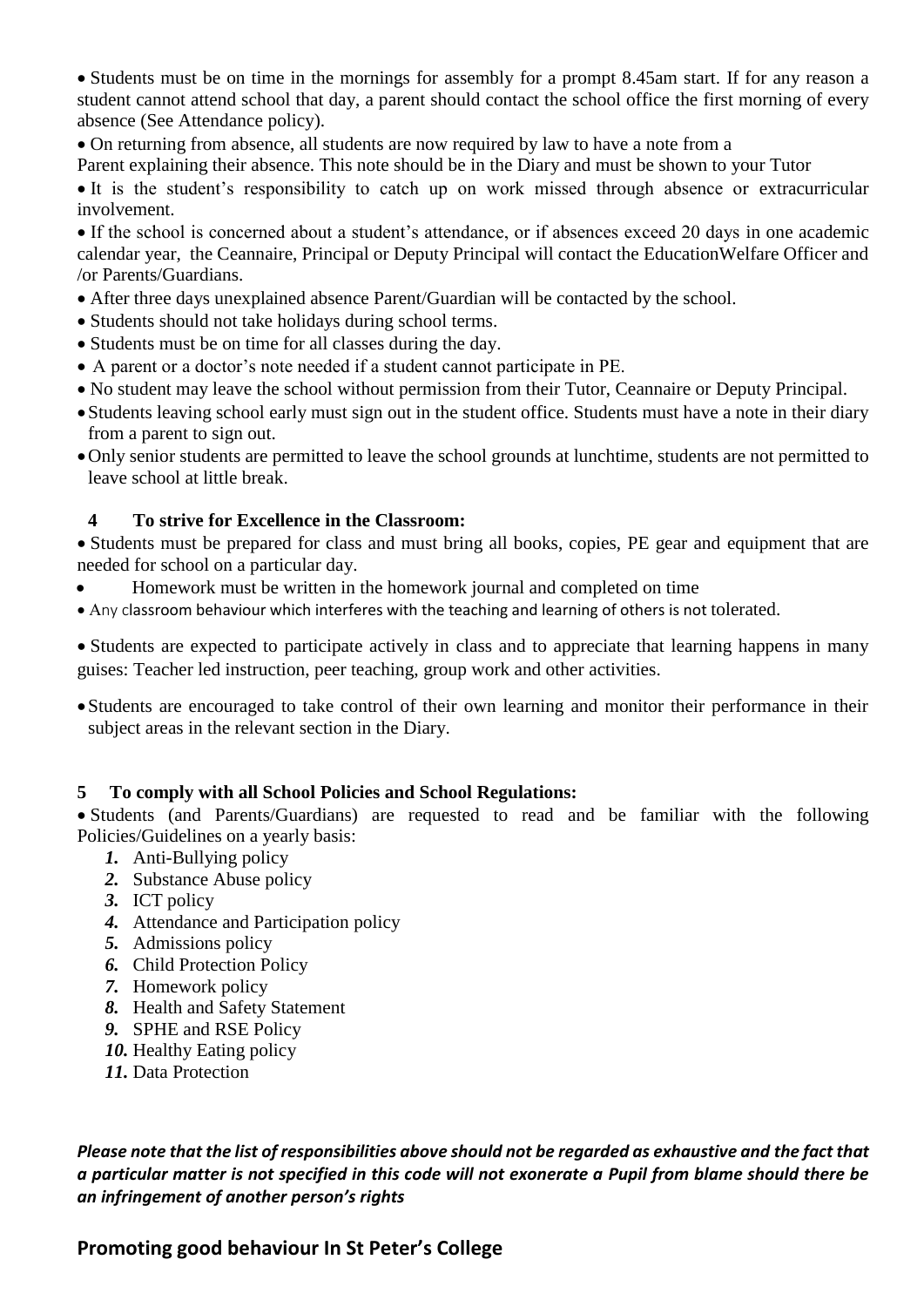- Verbal praise for student in private/in class/at assembly
- Positive note in the Diary
- Stamps/Stickers in the Diary
- Phone call home to parents
- Small prizes throughout the year
- Display of student work in classrooms and on corridors
- Leadership Roles given to pupils: Monitors, Caomhnoiri, Student Council representatives
- Prize- giving ceremony in May every year. Awards for attendance, good behaviour, hard work, citizenship, sporting and cultural activities will be presented
- Exploring with students how people should treat each other
- Involving students in the preparation of the school and classroom rules.
- Adults model the behaviour expected of the students
- Setting high, clear, consistent and widely understood standards
- Good school and class routines

## **Sanctions and interventions**

**St Peter's College has a "ladder of referral" system and for the most part all misbehaviours will be dealt with by this system. However, should an incident occur such as serious verbal or physical abuse of any person in the school community, theft, alcohol or drug abuse or possession of offensive weapons then these behaviours will automatically be reported to the Deputy Principal/ Principal.**

*The subject teacher may use any or all of the following sanctions/interventions* 

- Reasoning with the pupil.
- A firm reprimand.
- A note to parents in the Diary.
- Extra work given to the pupil.
- Penalty sheets.
- Bad note in the Diary.
- Letter of apology required for poor behaviour.
- Learning opportunity before, during or after school.
- Contact parents via phone call or meeting
- Referral to Tutor or Ceannaire.

*The Tutor may use any of the above sanctions/interventions plus those listed below:* 

- Tutor Report.
- Student required to complete an incident report form.
- Agree an improvement plan.
- Referral to school Counsellor, school Chaplain or the Resource department.
- Arrange meeting with Parents.

#### *The Ceannaire may use the above sanctions plus those listed below:*

- Detention- lunchtime or other arranged times.
- Recommend temporary withdrawal from class/external suspension to Deputy Principal/Principal.
- Community work e.g. cleaning.
- Withdrawal of privileges.

#### *The Deputy Principal/Principal may use any of the above sanctions/interventions plus those listed below:*

- Arrange meeting with student, parents and Ceannaire.
- Temporary withdrawal from particular subject(s) for a limited time.
- Seek cost of repair of damaged property from the student or impose fines.